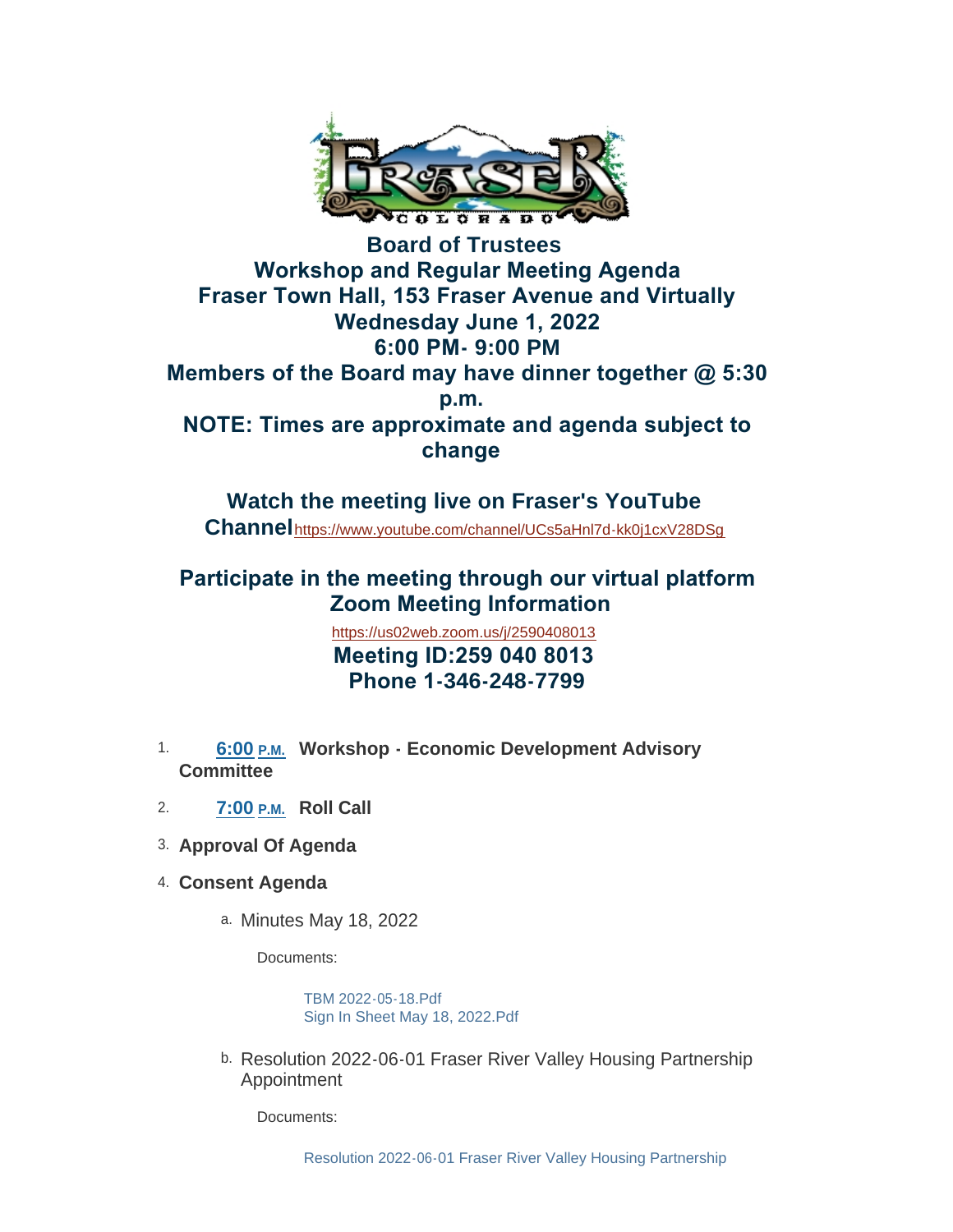#### **Discussion And Possible Action Regarding** 5.

a. Resolution 2022-06-02 Authorizing The Town Manager To Expend Funds For A Fleet Purchase

Documents:

[Resolution 2022-06-02 Authorizing The Town Manager To Expend Funds](https://www.frasercolorado.com/AgendaCenter/ViewFile/Item/4189?fileID=3702)  For A Fleet Purchase.pdf [Truck And Crane Staff Memo.pdf](https://www.frasercolorado.com/AgendaCenter/ViewFile/Item/4189?fileID=3699) [CraneQuote.pdf](https://www.frasercolorado.com/AgendaCenter/ViewFile/Item/4189?fileID=3700) [Et8kx Crane.pdf](https://www.frasercolorado.com/AgendaCenter/ViewFile/Item/4189?fileID=3701)

b. Fraser Mountain Mural Festival Special Event Permit - Antoinette

Documents:

[Fraser Mountain Mural Festival Special Event Permit Request Staff](https://www.frasercolorado.com/AgendaCenter/ViewFile/Item/4184?fileID=3686)  Memo.pdf [2022 Mural Festival.pdf](https://www.frasercolorado.com/AgendaCenter/ViewFile/Item/4184?fileID=3695) [SEP Property Owner Notification.pdf](https://www.frasercolorado.com/AgendaCenter/ViewFile/Item/4184?fileID=3688)

c. Ordinance 487 Dissolution Of Water And Wastewater Committee -Ed

Documents:

[Ordinance No. 487 - Dissolution Of Water And Wastewater](https://www.frasercolorado.com/AgendaCenter/ViewFile/Item/4182?fileID=3685)  Committee.pdf

#### 6. Open Forum

a) Business not on the agenda (If you would like to request time on the agenda please contact the Town Clerk)

### **Updates** 7.

- a. Byers Avenue Waterline Replacement Status And Lions Ponds Update - Ed
- b. Victoria Village Update Michael
- **Adjourn** 8.

### **UPCOMING MEETING**

## **WEDNESDAY, JUNE 15, 2022 BOARD OF TRUSTEES**

| <b>Board</b>                                                    | Staff                                     |
|-----------------------------------------------------------------|-------------------------------------------|
| Direct: Define the service, product or value<br>to be delivered | Lead: Future focused planning             |
| Protect: Establish the operational                              | Manage: Now focused policy and procedural |